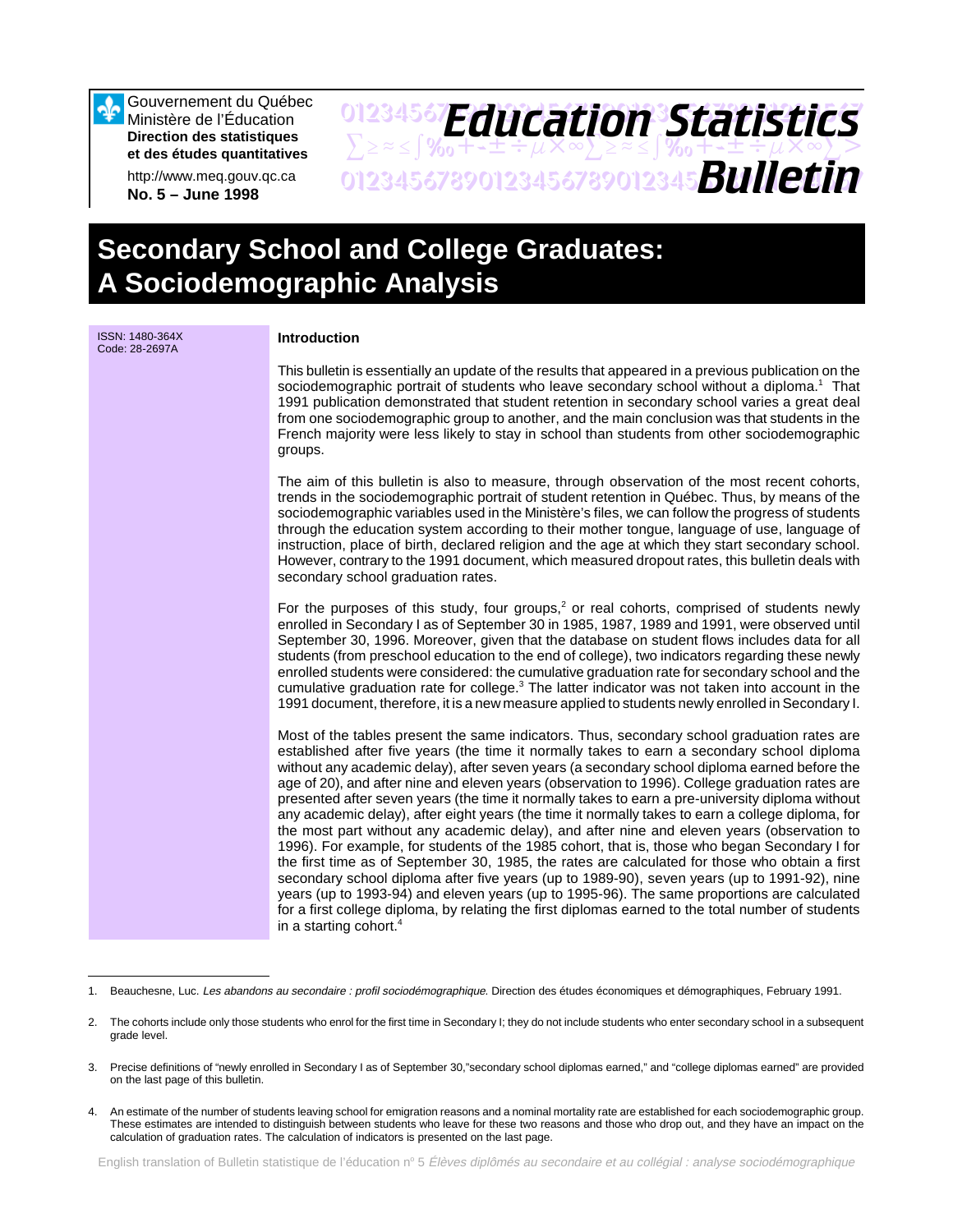#### **1. Graduation by Cohort and Observation Period**

[Table 1 d](#page-6-0)oes not include any sociodemographic specifics, but it demonstrates trends in the graduation rates for the cohorts observed. In this respect, secondary school graduation rates are improving. 1 In effect, 54.8% of students newly enrolled in September 1985 earned a first secondary school diploma five years later. For students of the 1987, 1989 and 1991 cohorts, rates are also increasing: 59.2%, 59.8% and 62.4%, respectively. Graduation rates after seven years are also on the rise: 67.7% of students newly enrolled in September 1985 earned a first diploma seven years later. For the more recent cohorts, the rates are 72% and 73.6%.

Analysis of the college situation is more limited, given the length of time that it takes to earn a first diploma; consequently, it is more difficult to observe a trend. There seems to be a certain stability with respect to college graduation rates after both seven and eight years of observation. The results for the 1985 cohort appear to indicate that a long period of observation is necessary in order to correctly assess the state of college graduation for a real cohort.<sup>2</sup>

It should also be noted that the graduation rates for female students are considerably higher than those for male students, regardless of the indicator, cohort or observation period. The paragraphs that follow do not refer to the performance of female and male students because female students also come out ahead in most of the sociodemographic groups.

#### **2. Students' Mother Tongue and Language of Use**

[Table 2 d](#page-7-0)emonstrates trends with respect to the selected indicators according to mother tongue<sup>3</sup> of students in the four cohorts observed. Regardless of the indicator, cohort or observation period, students whose mother tongue was French ranked third, far ahead of students whose mother tongue was a Native language, but behind those whose mother tongue is English or another language (allophone).

In terms of secondary school graduation rates, the gap between Francophone and Anglophone students varies little and was generally between 10 and 14 percentage points. For example, 66.3% of Francophone students, enrolled for the first time in secondary school in 1985, earned a first diploma seven years later, compared with 80% of Anglophone students. For Francophone nd Anglophone students of the 1987 cohort, the graduation rates were 71.1% and 81.8%, espectively. For the 1989 cohort, the graduation rate for Francophone students seven years later as 72.8%, compared with 83.2% for Anglophone students. If we observe the results for raduating with some academic delay, virtually the same gaps exist, with the exception of graduation after five years for students of the 1985 cohort, where Francophone students had a rate of 53.2% and Anglophone students, 69%.

The situation has improved slightly for Francophone students since 1992 (that is, five years after the first enrolment of the 1987 cohort), more of whom obtained a secondary school diploma without any academic delay.

There is also a difference between Anglophone and Francophone students when college graduation rates are considered. In effect, 13.2% of Francophone students of the 1985 cohort earned a first college diploma seven years later. This proportion increases to 26% if the observation period is eight years instead of seven, because in that case, the rate includes first graduates in technical education. For Anglophone students of the same cohort, 20% obtained a diploma after seven years and 35.9% after eight years. In almost all cases, the difference in

English translation of Bulletin statistique de l'éducation n° 5 Élèves diplômés au secondaire et au collégial : analyse sociodémographique

<sup>1.</sup> The indicators related to the probability of earning a first secondary school diploma, presented in the annual publication of the Ministère entitled Education Indicators, illustrate the same trend.

<sup>2.</sup> Results pertaining to earning a college diploma after eleven years, for the 1985 cohort, are those that most resemble the indicators pertaining to the probability of earning a first college diploma. The low college graduation rate without any academic delay (after seven or eight years) is compatible with graduation rates for students enrolled in college in the Ministère's annual publication, Regard sur l'enseignement collégial : indicateurs sur les cheminements scolaires dans les programmes.

<sup>3.</sup> A student's mother tongue is the language declared when the student enrols for the first time in Secondary I. All other sociodemographic variables presented in this bulletin are also based on declarations made upon the first enrolment in Secondary I.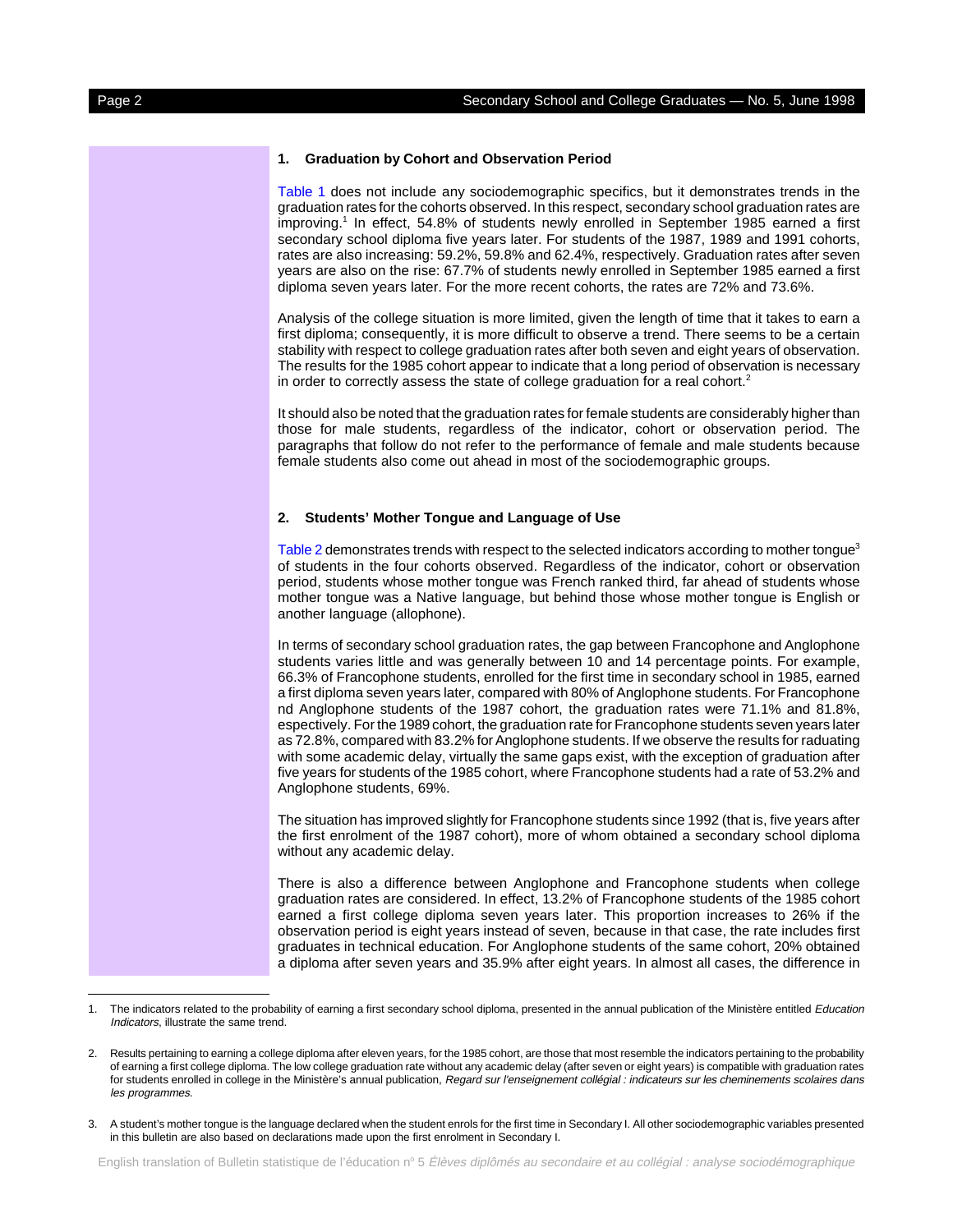the college graduation rates of Anglophone and Francophone students was between 7 and 10 percentage points. These differences can be observed regardless of the cohort or observation period. It should be noted, however, that with respect to college diplomas earned without any academic delay (after seven or eight years), the performance of Anglophone students was one and a half times better than that of Francophone students.

The situation has improved slightly for Francophone students since 1992 (that is, five years after the first enrolment of the 1987 cohort), more of whom obtained a secondary school diploma without any academic delay.

There is also a difference between Anglophone and Francophone students when college graduation rates are considered. In effect, 13.2% of Francophone students of the 1985 cohort earned a first college diploma seven years later. This proportion increases to 26% if the observation period is eight years instead of seven, because in that case, the rate includes first graduates in technical education. For Anglophone students of the same cohort, 20% obtained a diploma after seven years and 35.9% after eight years. In almost all cases, the difference in the college graduation rates of Anglophone and Francophone students was between 7 and 10 percentage points. These differences can be observed regardless of the cohort or observation period. It should be noted, however, that with respect to college diplomas earned without any academic delay (after seven or eight years), the performance of Anglophone students was one and a half times better than that of Francophone students.

Allophone students come in second almost everywhere, regardless of the indicator, cohort or observation period. Moreover, the longer the observation period, the more the situation of allophone students improves in relation to that of Anglophone and Francophone students. Thus, with respect to secondary school graduation rates, when the results obtained without any academic delay are observed, allophone students do better than Francophone students, even though they lag considerably behind Anglophone students. However, when the longest observation period is considered, we see that difference between the results of allophone students and those of Francophone students increase, while that between the allophone and Anglophone students decreases. For example, 61.4% of allophone students of the 1985 cohort earned a first secondary school diploma five years later; after this observation period, they surpassed the Francophone students by approximately 8 percentage points, but they were also 8 percentage points behind the Anglophone students. If we look at the results of students of this cohort eleven years later, the gap between allophone and Anglophone students was only 2 percentage points, that is, 82% for the allophone students and 84% for the Anglophone students. We can therefore conclude that, in spite of certain difficulties experienced by allophone students at the beginning of their secondary studies, they succeed quite well in earning diplomas, but it takes them more than five years.

This tendency of allophone students to require more time to earn a diploma is also reflected at the college level. Generally starting in second place in terms of diplomas earned, allophone students often finish in first place. For example, for allophone students of the 1985 cohort, the college graduation rate after seven years was 19.7%, whereas for the Anglophone students, it was only slightly higher (20%).The two groups were in the same situation one year later with respective results of 35.4% and 35.9%. However, after an eleven-year observation period, allophone students surpassed the Anglophone students with a graduation rate of 51.1%, compared with 47.7% for the Anglophone students.

[Table 3](#page-8-0) highlights the disparities among various groups of allophone students. Of the linguistic groups that could be identified,<sup>1</sup> the Asian groups had the best results. Thus, for the 1987, 1989 and 1991 cohorts, the groups whose mother tongue was Chinese or Vietnamese often ranked first and second in terms of secondary school and college graduation rates. However, they were occasionally challenged by students whose mother tongue is Italian, Polish, Hebrew or Arabic.

At the other end of the spectrum are students whose mother tongue is Spanish, Portugese or Creole, who have poorer results. Regardless of the indicator, cohort or observation period, these three linguistic groups generally place third among the linguistic groups identified and their rates are lower than those for the Francophone students. At one point, students whose mother tongue

<sup>1.</sup> Because the study is limited to the content of the Ministère's files, the only mother tongues that could be specified for students belonging to the cohorts of 1985, 1987, 1989 and 1991 are those which appear in Table 3.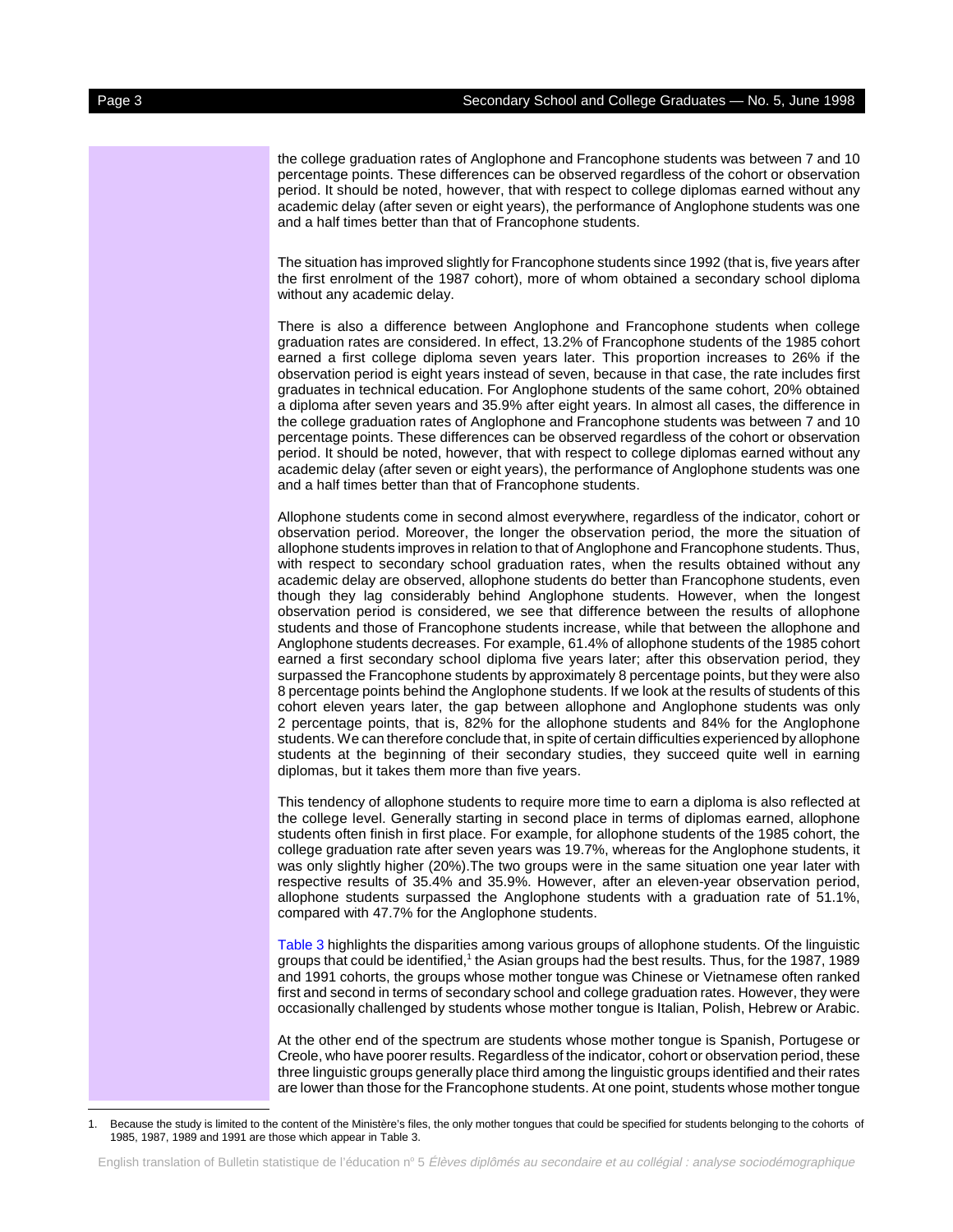is Greek were also in this category. The situation of students whose mother tongue is Creole is particularly difficult because trends in graduation rates at the secondary and college level for the 1985 to 1991 cohorts reveal a decline, which is primarily a function of a drop in the secondary school graduation rate.

[Table 4 p](#page-9-0)resents the results by the students' language of use. Once again, the Francophone majority ranked third, behind the Anglophone and allophone students. As we saw in the results according to mother tongue, allophone students gain the most ground with the longer observation periods: the longer the observation period, the narrower the gap between allophone and Anglophone students, and the wider the gap between allophone and Francophone students.

#### **3. Language of Instruction**

[Table 5](#page-10-0) presents the results for the four cohorts by language of instruction. We can arrive at the same conclusions as those made with respect to mother tongue and language of use. Thus, in all cases, students studying in French had lower graduation rates than students studying in English. At the secondary level, the graduation rate of students studying in English, after five years of observation, that is, without any academic delay, was 70%. Furthermore, after seven years of observation, the secondary school graduation rate exceeded 80% for students in this group. These levels are observable for each of the cohorts and surpass by at least 10 percentage points the results of students studying in French.

The same gap exists at the college level, where students who began secondary school in English had a higher graduation rate than students who began their secondary studies in French.

#### **4. Students' Place of Birth**

[Table 6 p](#page-11-0)resents secondary school and college graduation rates for students in the 1985, 1987, 1989 and 1991 cohorts, by place of birth. As observed previously, the majority group, represented here by students born in Québec, generally ranked third, regardless of the indicator, cohort or observation period. Students born elsewhere in Canada and those born outside of Canada shared first and second place.

The difference between students born in Québec and those born elsewhere in Canada is not as great as the gap between Anglophone and Francophone students, especially with respect to diplomas earned without any academic delay at the secondary and college levels. Thus, for the 1985 cohort, 54.5% of students born in Québec obtained a first secondary diploma five years later. For students born elsewhere in Canada, the proportion was 62.9%, which represents a difference of approximately 8 percentage points. For this same cohort, 26.8% of students born in Québec earned a first college diploma eight years later, compared with 30.7% of students born elsewhere in Canada.

However, when a longer observation period is considered, the results for students born outside Québec (elsewhere in Canada or in another country) improve and the difference between the rate for students born in Québec and the other students widens. For example, for the 1985 cohort, 72.9% of students born in Québec earned a first secondary school diploma in 1996, that is, eleven years later. For students born elsewhere in Canada, this proportion was 83.4%, whereas for students born in another country, it was 84.9%. When a longer observation period is considered, it is primarily students born in another country that leave behind students born in Québec.

Students born outside of Canada often have the poorest results with respect to earning a secondary school diploma after five years. The results of this sociodemographic group, which most closely corresponds to students newly arrived in Québec, attest to the difficulties that these students encounter when they first begin secondary school. But although these students have some problems obtaining a first secondary school diploma without any academic delay, they make up the time and their results compare to or exceed those of students born elsewhere in Canada. They catch up to such a degree that at the college level, these students have the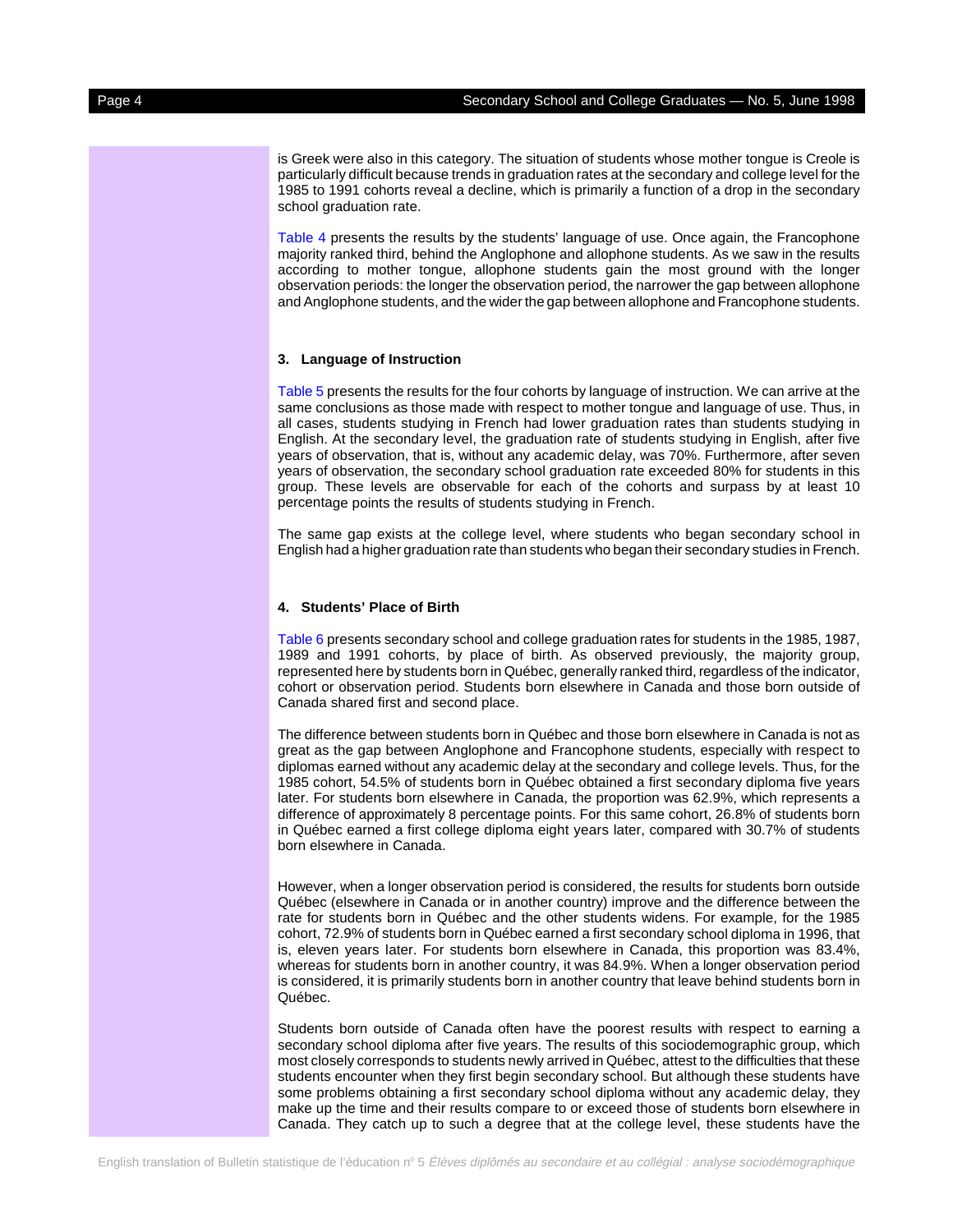highest graduation rate, regardless of the cohort or observation period.

[Table 7 t](#page-12-0)akes into account the situation of students of the 1991 cohort, observed five years later. Students born in the Far East (including China, Japan, Korea), had the best graduation rates. In terms of diplomas earned at the secondary level, the gap between these students and students who ranked second was 10 percentage points in each case. Students born in Europe (except southern Europe), the United States or the Maghreb countries (North Africa) also ranked in the top. Students born in Latin America and southern Europe had the poorest results.

#### **5. Students' Religion**

[Table 8](#page-13-0) shows the results observed for the four cohorts according to the religion declared<sup>1</sup> by the student. This is a less discriminative variable than the previous ones because the secondary school graduation rates vary less from one group to another, regardless of the cohort and observation period. It must, however, be noted that students declaring no religion or a religion other than Catholicism or Protestantism, take the lead. This lead is even more apparent at the college level. In effect, with respect to the college graduation rates, students declaring no religion or declaring another religion besides Catholicism or Protestantism had much higher graduation rates than Catholic or Protestant students: the rate after seven years of observation was almost twice as high.

#### **6. Students' Age When Starting Secondary School**

The age at which students enrol for the first time in Secondary I is not in itself a sociodemographic variable; however, the data in Table 9 clearly illustrate that it is the most discriminative variable with respect to secondary school and college graduation rates. Thus, students who begin their secondary studies late had very low secondary school graduation rates. For example, only 17% of students of the 1985 cohort, who had experienced some academic delay, earned a first diploma five years later. This proportion climbed to 27.3% after seven years of observation and to 34.4% in September 1996, that is, after eleven years. For the same cohort, students who began secondary school without any academic delay had a graduation rate of 64.9% after five years. This rate grew to 83.9% after eleven years of observation. Although the graduation rates for students who started secondary school late are generally rising, the gap between these rates and those of students who did not experience any academic delay remains significant.

The same gap exists at the college level. Students who began secondary school without any academic delay earned ten times the number of first college diplomas in pre-university education than students who began their secondary studies late. This difference diminishes somewhat if a longer observation period is considered, but a significant difference remains between students without and with academic delay at the secondary level.

#### **Conclusion**

The analysis of the four real cohorts beginning secondary school in 1985, 1987, 1989 and 1991 first of all reveals an improvement in secondary school graduation rates. However, there are no significant trends with respect to college graduation rates. Moreover, regardless of the indicator, cohort or observation period, female students clearly outperform male students.

The majority group in Québec, essentially represented by students whose mother tongue is French, who were born in Québec and are studying in French, had lower graduation rates than those for the minority groups. It should, however, be mentioned that strides have been made by the Francophone majority, in all cohorts, especially with respect to diplomas earned at the secondary level. Anglophone students in Québec often had the highest graduation rates, especially at the secondary level. The results of students whose mother tongue is English, students who study in English and students who were born elsewhere in Canada were notable.

<sup>1.</sup> This refers to the religion declared by the student, which does not necessarily correspond to the confessional status of the school and school board attended by the student.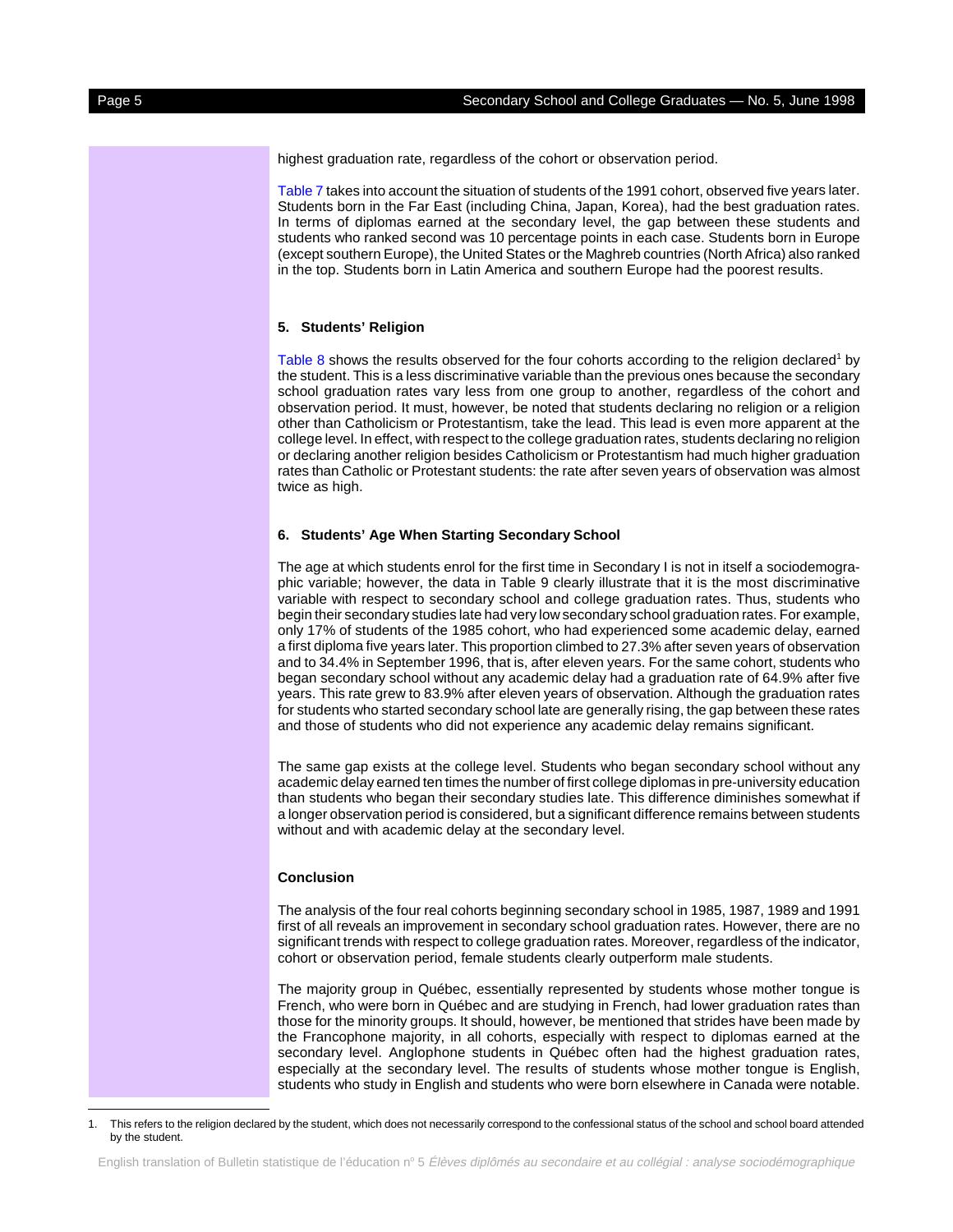| Æ<br>Эτ<br>۱ |  |
|--------------|--|
|--------------|--|

|                                                                  | Allophone students often had modest graduation rates initially, in particular with respect to<br>graduation from secondary school without any academic delay; however, their performance<br>improved considerably when a longer observation period was taken into account and their<br>graduation rates compared with and often surpassed those of Anglophone students. College<br>graduation rates for students born in another country as well as for students with a mother<br>tongue other than French, English or a Native language reflect the situation of allophone<br>students in all the cohorts observed.<br>Lastly, the age of students when they begin their secondary studies is a determining factor of<br>success. Thus, students who are 12 years of age or under when they first enrol in Secondary I<br>had significantly higher graduation rates than students who were 13 years of age or older when |
|------------------------------------------------------------------|---------------------------------------------------------------------------------------------------------------------------------------------------------------------------------------------------------------------------------------------------------------------------------------------------------------------------------------------------------------------------------------------------------------------------------------------------------------------------------------------------------------------------------------------------------------------------------------------------------------------------------------------------------------------------------------------------------------------------------------------------------------------------------------------------------------------------------------------------------------------------------------------------------------------------|
| For further information:                                         | they started secondary school. Students who repeat a grade in elementary school and<br>consequently start secondary school late, have less chance of earning a secondary school<br>diploma, and hence a college diploma as well.<br>Luc Beauchesne<br>$(418)$ 644-6680                                                                                                                                                                                                                                                                                                                                                                                                                                                                                                                                                                                                                                                    |
| <b>Other Education Statistics</b><br><b>Bulletins available:</b> | • Lespérance, André. Level of Graduation Upon Leaving the Education System, No. 1,<br>November 1997.<br>• Demers, Marius. Statutory Salaries and Teaching Time of Teachers in Public Elementary and<br>Lower Secondary Schools: A Comparison of Québec and OECD Countries, No. 2,<br>November 1997.                                                                                                                                                                                                                                                                                                                                                                                                                                                                                                                                                                                                                       |
|                                                                  | • Demers, Marius. Educational Spending Relative to the GDP: A Comparison of Québec and<br>OECD Countries, No. 3, June 1998.<br>• Maheu, Robert. Graduation from Secondary School, College and University in 1995: A<br>Comparison of Québec and OECD Countries, No. 4, June 1998.                                                                                                                                                                                                                                                                                                                                                                                                                                                                                                                                                                                                                                         |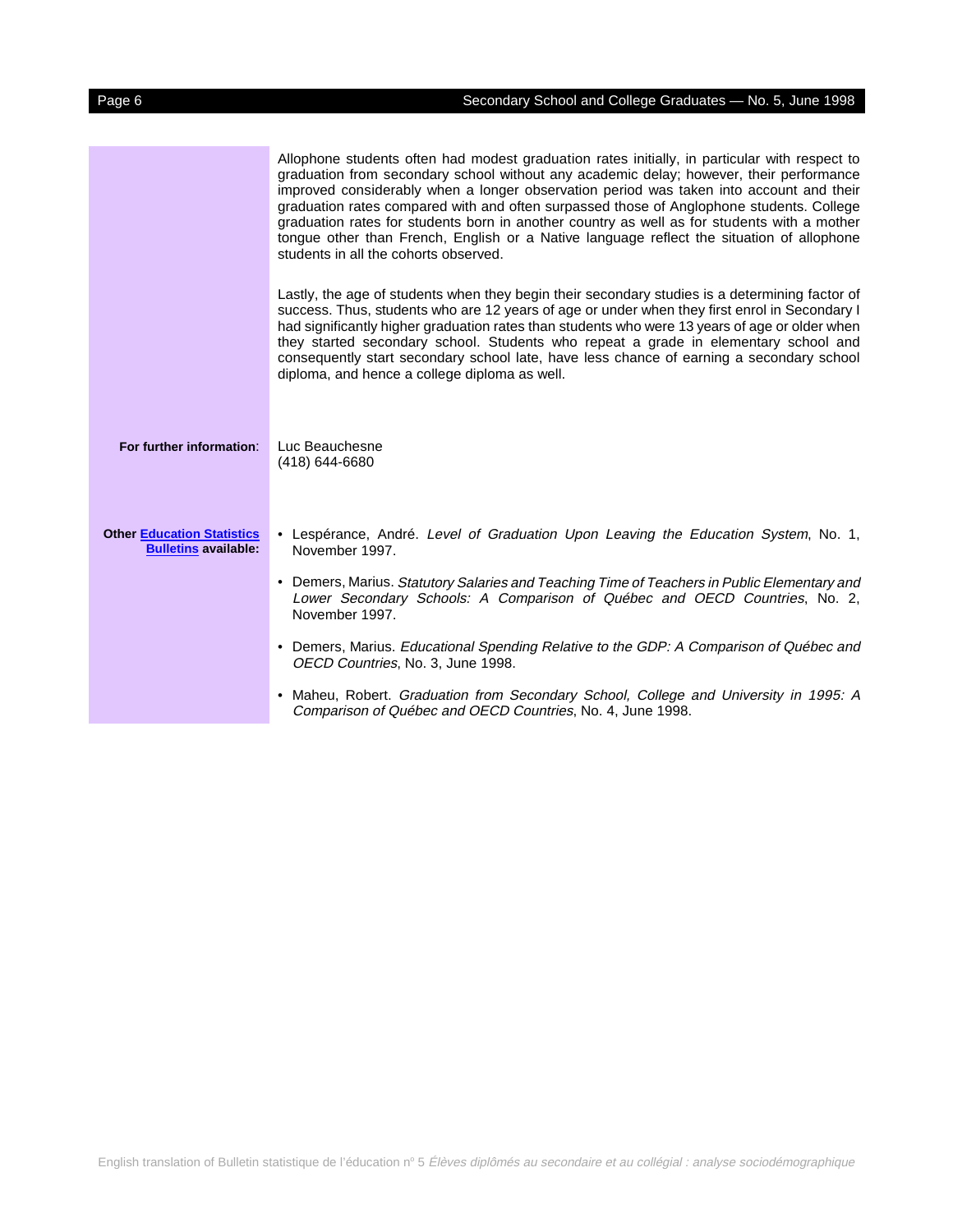#### <span id="page-6-0"></span>Page 7 Secondary School and College Graduates - No. 5, June 1998

for the cohorts of 1985, 1987, 1989 and 1991 (%)

#### **Secondary School Diplomas Earned**

|              |         | Cohort of 1985 |         |          |              | Cohort of 1989 |         |
|--------------|---------|----------------|---------|----------|--------------|----------------|---------|
|              | 5 years | 7 years        | 9 years | 11 years |              | 5 years        | 7 years |
| <b>Total</b> | 54.8    | 67.7           | 71.7    | 73.5     | Total        | 59.8           | 73.6    |
| Male         | 46.9    | 61.1           | 65.4    | 67.4     | Male         | 51.9           | 66.9    |
| Female       | 63.2    | 74.7           | 78.3    | 79.9     | Female       | 68.1           | 80.5    |
|              |         | Cohort of 1987 |         |          |              | Cohort of 1991 |         |
|              | 5 years | 7 years        | 9 years |          |              | 5 years        |         |
| <b>Total</b> | 59.2    | 72.0           | 75.4    |          | <b>Total</b> | 62.4           |         |
| Male         | 51.5    | 65.3           | 69.3    |          | Male         | 54.4           |         |

#### **College Diplomas Earned**

|              |       | Cohort of 1985 |          |        | Cohort of 1989 |
|--------------|-------|----------------|----------|--------|----------------|
|              | vears | 8 years        | 11 years |        | years          |
| <b>Total</b> | 14.1  | 27.2           | 41.1     | Total  | 12.3           |
| Male         | 9.8   | 19.8           | 32.2     | Male   | 8.4            |
| Female       | 18.6  | 35.1           | 50.4     | Female | 16.3           |

Female 67.3 79.0 81.8 Female 70.8

|        |         | Cohort of 1987 |         |  |  |  |
|--------|---------|----------------|---------|--|--|--|
|        | 7 years | 8 years        | 9 years |  |  |  |
| Total  | 14.5    | 27.0           | 34.0    |  |  |  |
| Male   | 10.0    | 19.5           | 25.6    |  |  |  |
| Female | 19.1    | 34.9           | 42.8    |  |  |  |

# Table 1: Secondary school and college diplomas earned, by gender and time elapsed since the first enrolment in Secondary I,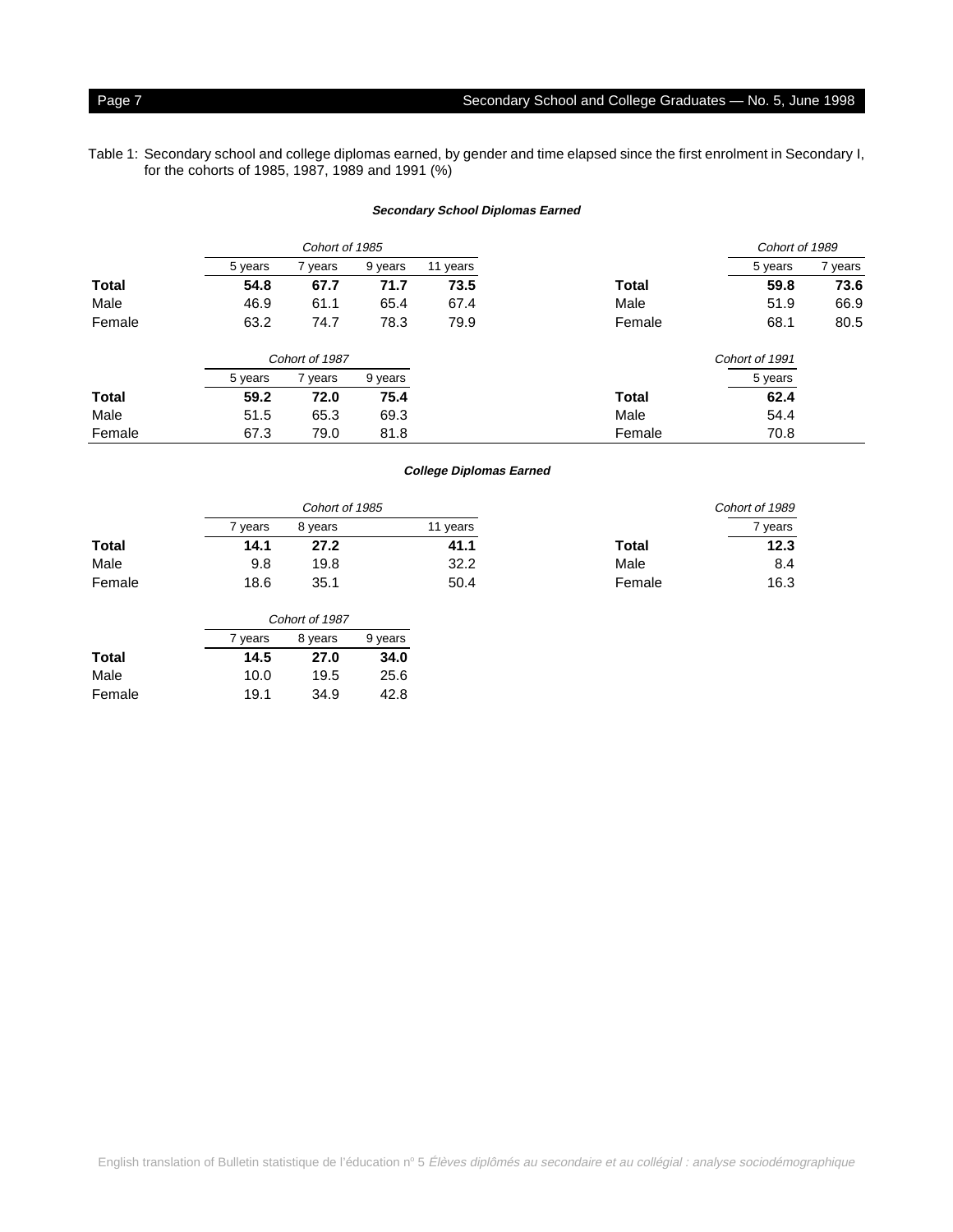#### <span id="page-7-0"></span>Page 8 Secondary School and College Graduates — No. 5, June 1998

Table 2: Secondary school and college diplomas earned, by mother tongue and time elapsed since the first enrolment in Secondary I, for the cohorts of 1985, 1987, 1989 and 1991 (%)

#### **Secondary School Diplomas Earned**

|                 | Cohort of 1985 |                |         |          |                 | Cohort of 1989 |         |
|-----------------|----------------|----------------|---------|----------|-----------------|----------------|---------|
|                 | 5 years        | 7 years        | 9 years | 11 years |                 | 5 years        | 7 years |
| <b>Total</b>    | 54.8           | 67.7           | 71.7    | 73.5     | <b>Total</b>    | 59.8           | 73.6    |
| French          | 53.2           | 66.3           | 70.4    | 72.3     | French          | 59.1           | 72.8    |
| English         | 69.0           | 80.0           | 82.8    | 84.0     | English         | 70.9           | 83.2    |
| Native language | 14.8           | 24.0           | 25.6    | 27.1     | Native language | 13.9           | 24.5    |
| Other           | 61.4           | 76.1           | 80.5    | 82.0     | Other           | 61.8           | 78.1    |
|                 |                | Cohort of 1987 |         |          |                 | Cohort of 1991 |         |
|                 | 5 years        | 7 years        | 9 years |          |                 | 5 years        |         |
| <b>Total</b>    | 59.2           | 72.0           | 75.4    |          | <b>Total</b>    | 62.4           |         |
| French          | 58.2           | 71.1           | 74.5    |          | French          | 61.7           |         |
| English         | 69.1           | 81.8           | 85.1    |          | English         | 72.3           |         |
| Native language | 16.8           | 25.9           | 28.5    |          | Native language | 12.1           |         |
| Other           | 64.1           | 76.6           | 80.7    |          | Other           | 64.3           |         |

|                 |         | Cohort of 1985 |          |                 | Cohort of 1989 |
|-----------------|---------|----------------|----------|-----------------|----------------|
|                 | 7 years | 8 years        | 11 years |                 | ' years        |
| <b>Total</b>    | 14.1    | 27.2           | 41.1     | Total           | 12.3           |
| French          | 13.2    | 26.0           | 39.8     | French          | 11.3           |
| English         | 20.0    | 35.9           | 47.7     | English         | 19.3           |
| Native language | 3.4     | 6.0            | 9.0      | Native language | 1.0            |
| Other           | 19.7    | 35.4           | 51.1     | Other           | 18.8           |

|                 | Cohort of 1987 |         |         |  |  |
|-----------------|----------------|---------|---------|--|--|
|                 | 7 years        | 8 years | 9 years |  |  |
| <b>Total</b>    | 14.5           | 27.0    | 34.0    |  |  |
| French          | 13.7           | 25.9    | 32.8    |  |  |
| English         | 20.9           | 37.0    | 43.8    |  |  |
| Native language | 3.4            | 4.4     | 5.5     |  |  |
| Other           | 19.3           | 34.6    | 42.6    |  |  |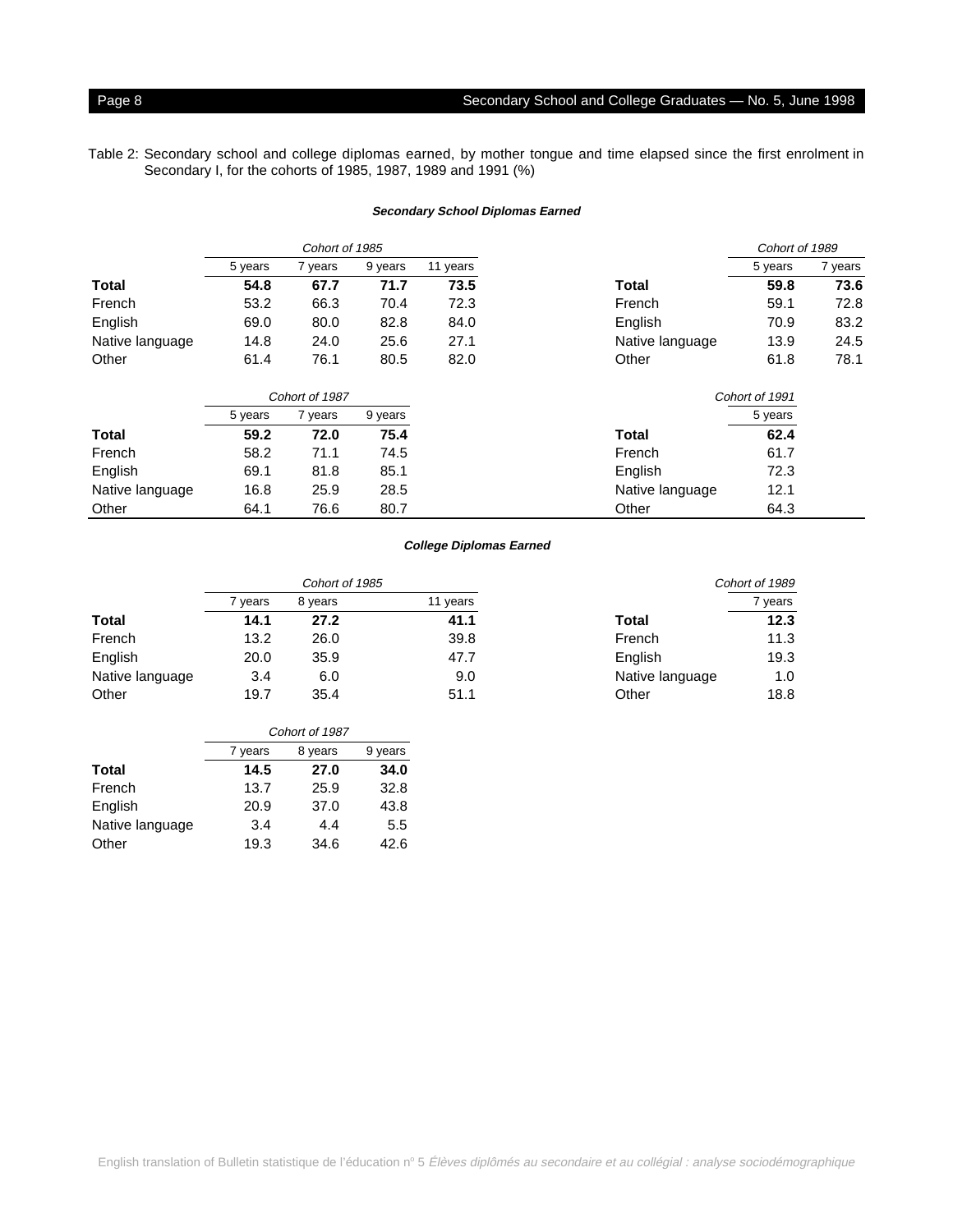<span id="page-8-0"></span>Table 3: Secondary school and college diplomas earned, by students reporting certain mother tongues and time elapsed since the first enrolment in Secondary I, for the cohorts of 1985, 1987, 1989 and 1991 (%)

#### **Secondary School Diplomas Earned**

|               | Cohort of 1985 |          | Cohort of 1987 |         | Cohort of 1989 |         | Cohort of 1991 |
|---------------|----------------|----------|----------------|---------|----------------|---------|----------------|
|               | 5 years        | 11 years | 5 years        | 9 years | 5 years        | 7 years | 5 years        |
| Italian       | 69.6           | 85.9     | 73.0           | 85.9    | 70.7           | 84.0    | 73.8           |
| Greek         | 64.8           | 83.7     | 63.6           | 80.3    | 52.1           | 72.1    | 58.7           |
| Spanish       | 45.1           | 72.7     | 46.9           | 67.5    | 50.5           | 67.7    | 54.3           |
| Portugese     | 49.3           | 66.4     | 50.1           | 66.4    | 57.1           | 71.7    | 57.1           |
| Creole        | 43.7           | 66.4     | 40.5           | 65.1    | 35.1           | 58.4    | 33.7           |
| Arabic        | 69.1           | 84.3     | 62.9           | 83.4    | 57.7           | 77.5    | 66.6           |
| Polish        | 76.6           | 91.7     | 78.1           | 91.8    | 76.7           | 83.9    | 78.4           |
| German        | 59.4           | 77.4     | 83.3           | 86.2    | 66.2           | 81.4    | 79.5           |
| <b>Hebrew</b> | 71.4           | 98.0     | 70.4           | 89.1    | 80.0           | 96.8    | 69.1           |
| Chinese       |                |          | 89.1           | 98.3    | 76.8           | 90.6    | 80.6           |
| Vietnamese    |                |          | 77.6           | 84.8    | 72.3           | 84.6    | 68.9           |

#### **College Diplomas Earned**

|               | Cohort of 1985 |          | Cohort of 1987 |         |
|---------------|----------------|----------|----------------|---------|
|               | 8 years        | 11 years | 8 years        | 9 years |
| Italian       | 35.2           | 49.5     | 33.6           | 43.0    |
| Greek         | 36.6           | 51.2     | 40.1           | 47.3    |
| Spanish       | 19.8           | 33.4     | 20.4           | 26.0    |
| Portugese     | 17.4           | 30.9     | 21.6           | 26.9    |
| Creole        | 30.9           | 40.5     | 10.0           | 15.7    |
| Arabic        | 57.3           | 70.8     | 39.7           | 51.4    |
| Polish        | 51.7           | 73.3     | 52.9           | 60.0    |
| German        | 39.1           | 53.2     | 45.8           | 55.2    |
| <b>Hebrew</b> | 51.9           | 64.7     | 42.6           | 52.2    |
| Chinese       |                |          | 64.5           | 70.2    |
| Vietnamese    |                |          | 49.2           | 55.0    |

Note: Shaded data indicate cohorts with fewer than 100 students enrolled in Secondary I. Consequently, these data should be interpreted with caution.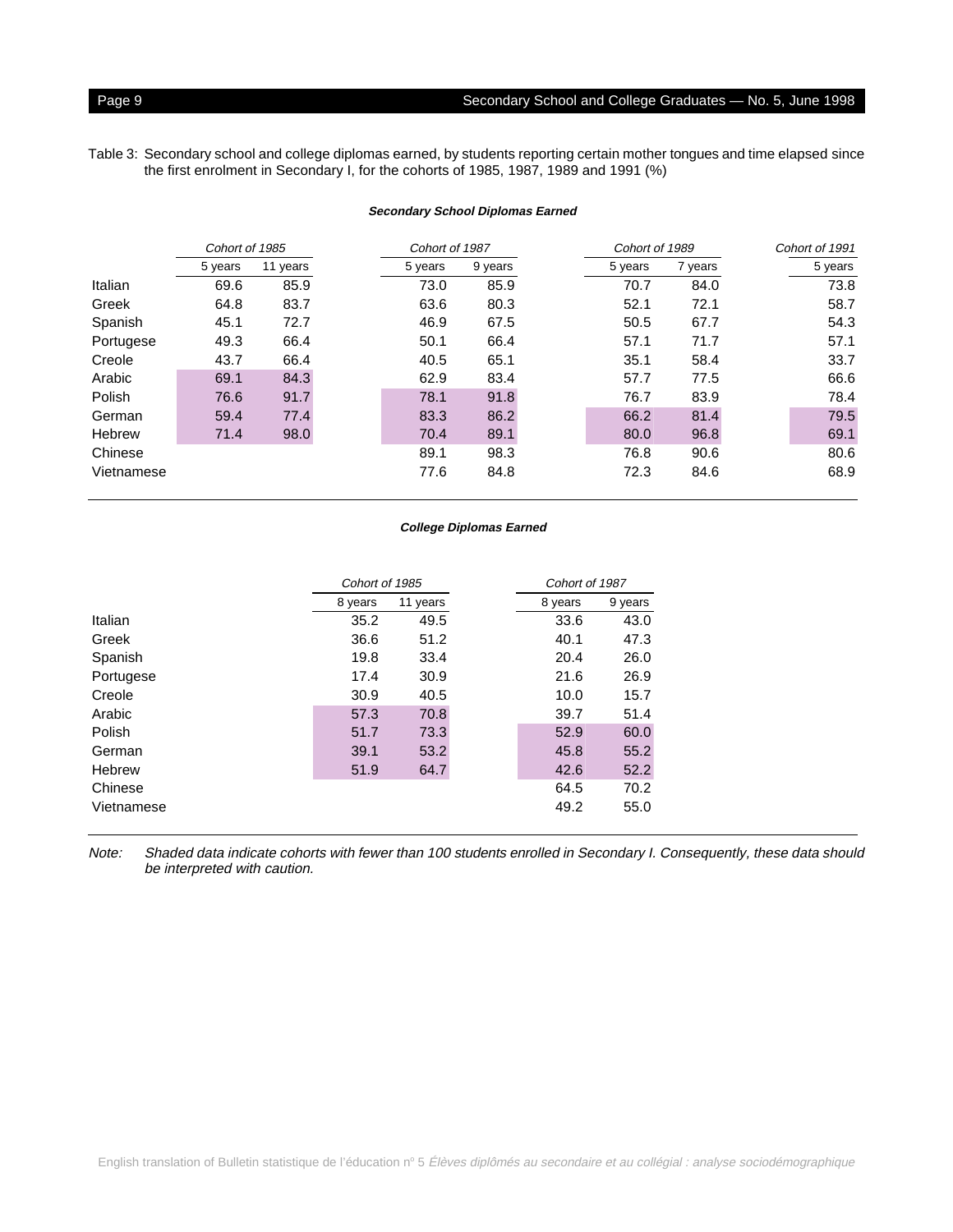#### <span id="page-9-0"></span>Page 10 **Secondary School and College Graduates — No. 5, June 1998**

Table 4: Secondary school and college diplomas earned, by language of use and time elapsed since the first enrolment in Secondary I, for the cohorts of 1985, 1987, 1989 and 1991 (%)

#### **Secondary School Diplomas Earned**

|                 |         | Cohort of 1985 |         |          |                 | Cohort of 1989 |         |
|-----------------|---------|----------------|---------|----------|-----------------|----------------|---------|
|                 | 5 years | 7 years        | 9 years | 11 years |                 | 5 years        | 7 years |
| <b>Total</b>    | 54.8    | 67.7           | 71.7    | 73.5     | <b>Total</b>    | 59.8           | 73.6    |
| French          | 53.2    | 66.3           | 70.4    | 72.2     | French          | 59.1           | 72.8    |
| English         | 70.0    | 80.8           | 83.5    | 84.6     | English         | 72.2           | 84.1    |
| Native language | 13.8    | 22.3           | 23.8    | 25.4     | Native language | 11.9           | 22.6    |
| Other           | 59.2    | 75.4           | 80.8    | 82.9     | Other           | 59.0           | 76.7    |
|                 |         | Cohort of 1987 |         |          |                 | Cohort of 1991 |         |
|                 | 5 years | 7 years        | 9 years |          |                 | 5 years        |         |
| <b>Total</b>    | 59.2    | 72.0           | 75.4    |          | <b>Total</b>    | 62.4           |         |
| French          | 58.2    | 71.1           | 74.5    |          | French          | 61.6           |         |
| English         | 70.2    | 82.5           | 85.6    |          | English         | 72.8           |         |
| Native language | 15.9    | 24.8           | 27.4    |          | Native language | 11.3           |         |
| Other           | 62.8    | 75.9           | 80.2    |          | Other           | 63.3           |         |

|                 |         | Cohort of 1985 |          |                 | Cohort of 1989 |
|-----------------|---------|----------------|----------|-----------------|----------------|
|                 | 7 vears | 8 years        | 11 years |                 | 'years         |
| Total           | 14.1    | 27.2           | 41.1     | Total           | 12.3           |
| French          | 13.2    | 26.0           | 39.8     | French          | 11.3           |
| English         | 20.5    | 36.7           | 48.9     | English         | 19.8           |
| Native language | 3.2     | 5.9            | 8.3      | Native language | 0.5            |
| Other           | 19.5    | 35.1           | 51.8     | Other           | 18.5           |

|                 | Cohort of 1987 |         |         |  |
|-----------------|----------------|---------|---------|--|
|                 | 7 years        | 8 years | 9 years |  |
| Total           | 14.5           | 27.0    | 34.0    |  |
| French          | 13.7           | 25.9    | 32.8    |  |
| English         | 20.9           | 37.0    | 43.8    |  |
| Native language | 2.5            | 3.4     | 4.5     |  |
| Other           | 18.9           | 33.8    | 42.1    |  |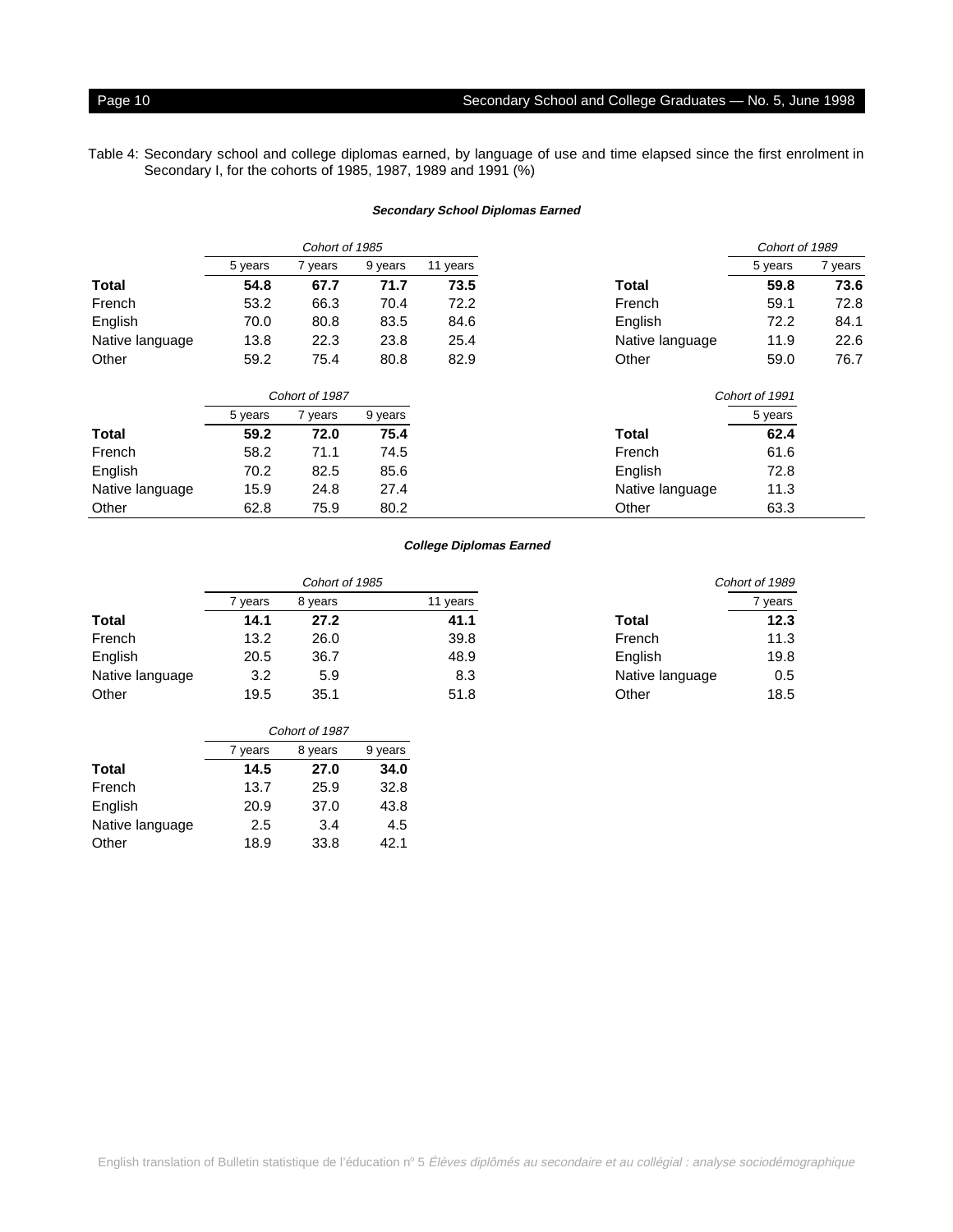## <span id="page-10-0"></span>Page 11 **Secondary School and College Graduates — No. 5, June 1998** Secondary School and College Graduates — No. 5, June 1998

Table 5: Secondary school and college diplomas earned, by language of instruction and time elapsed since the first enrolment in Secondary I, for the cohorts of 1985, 1987, 1989 and 1991 (%)

#### **Secondary School Diplomas Earned**

|              | Cohort of 1985 |                |         |          |              | Cohort of 1989 |         |
|--------------|----------------|----------------|---------|----------|--------------|----------------|---------|
|              | 5 years        | 7 years        | 9 years | 11 years |              | 5 years        | 7 years |
| <b>Total</b> | 54.8           | 67.7           | 71.7    | 73.5     | <b>Total</b> | 59.8           | 73.6    |
| French       | 53.0           | 66.3           | 70.4    | 72.3     | French       | 58.6           | 72.7    |
| English      | 70.2           | 80.7           | 83.5    | 84.4     | English      | 72.2           | 82.9    |
|              |                | Cohort of 1987 |         |          |              | Cohort of 1991 |         |
|              | 5 years        | 7 years        | 9 years |          |              | 5 years        |         |
| <b>Total</b> | 59.2           | 72.0           | 75.4    |          | <b>Total</b> | 62.4           |         |
| French       | 58.0           | 71.0           | 74.5    |          | French       | 61.3           |         |
| English      | 70.1           | 82.1           | 85.0    |          | English      | 72.6           |         |

|         |       | Cohort of 1985 |          |         | Cohort of 1989 |
|---------|-------|----------------|----------|---------|----------------|
|         | vears | 8 years        | 11 years |         | years          |
| Total   | 14.1  | 27.2           | 41.1     | Total   | 12.3           |
| French  | 13.4  | 26.2           | 40.1     | French  | 11.6           |
| English | 19.9  | 36.3           | 48.6     | English | 19.1           |

|         | Cohort of 1987 |         |         |  |  |
|---------|----------------|---------|---------|--|--|
|         | 7 years        | 8 years | 9 years |  |  |
| Total   | 14.5           | 27.0    | 34.0    |  |  |
| French  | 13.8           | 26.0    | 33.0    |  |  |
| English | 20.6           | 36.9    | 43.7    |  |  |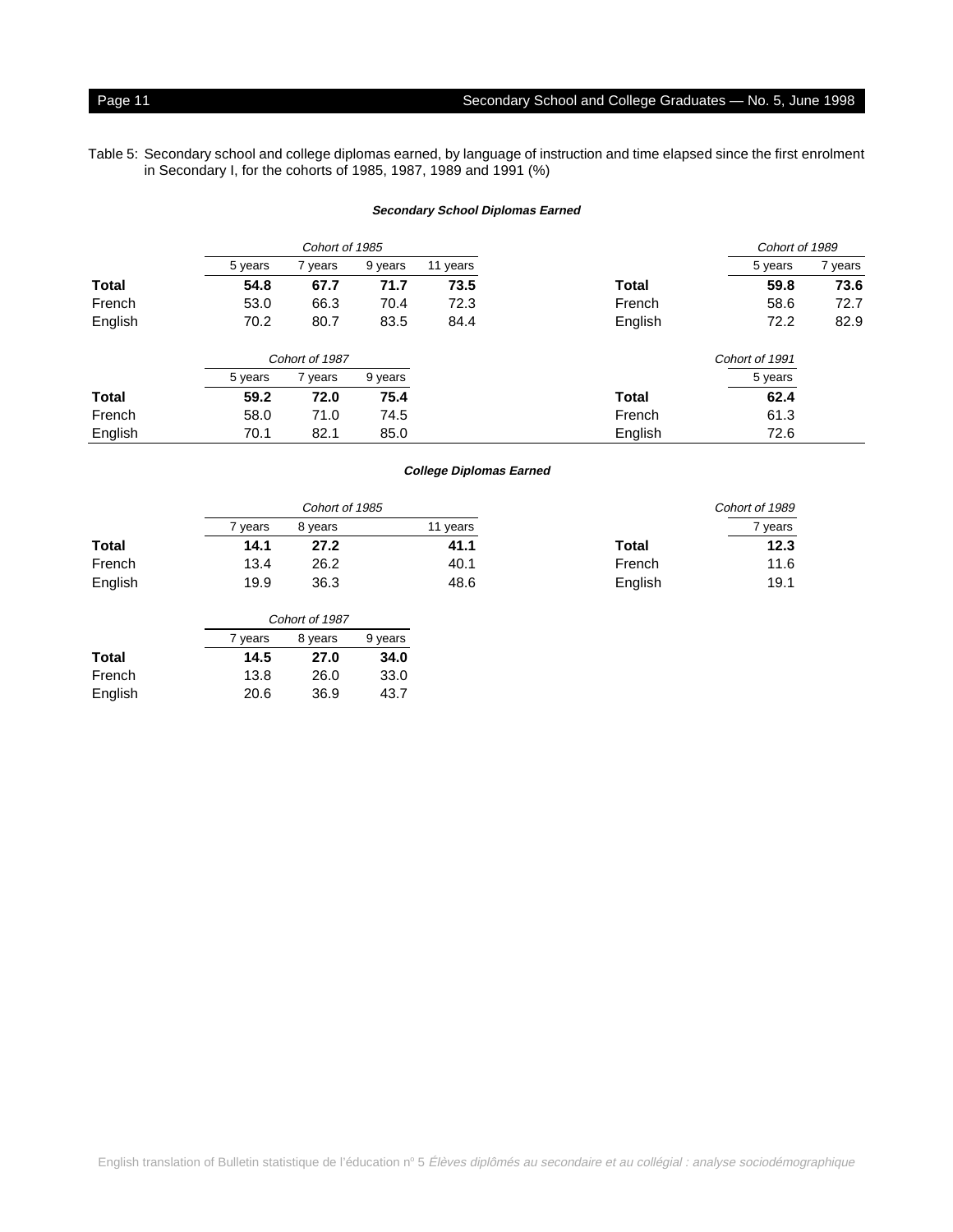#### <span id="page-11-0"></span>Page 12 **Secondary School and College Graduates — No. 5, June 1998**

Table 6: Secondary school and college diplomas, by place of birth and time elapsed since the first enrolment in Secondary I, for the cohorts of 1985, 1987, 1989 and 1991 (%)

#### **Secondary School Diplomas Earned**

|                 | Cohort of 1985 |       |         |          |                 | Cohort of 1989 |       |
|-----------------|----------------|-------|---------|----------|-----------------|----------------|-------|
|                 | 5 years        | vears | 9 years | 11 years |                 | 5 years        | years |
| <b>Total</b>    | 54.8           | 67.7  | 71.7    | 73.5     | Total           | 59.8           | 73.6  |
| Québec          | 54.5           | 67.2  | 71.1    | 72.9     | Québec          | 60.0           | 73.4  |
| Rest of Canada  | 62.9           | 76.6  | 81.4    | 83.4     | Rest of Canada  | 65.6           | 77.5  |
| Other countries | 59.2           | 76.5  | 82.0    | 84.9     | Other countries | 56.7           | 75.2  |

|                 | Cohort of 1987 |       |         |                 | Cohort of 1991 |
|-----------------|----------------|-------|---------|-----------------|----------------|
|                 | 5 years        | vears | 9 years |                 | 5 years        |
| <b>Total</b>    | 59.2           | 72.0  | 75.4    | Total           | 62.4           |
| Québec          | 59.1           | 71.8  | 75.1    | Québec          | 62.2           |
| Rest of Canada  | 65.8           | 81.2  | 85.7    | Rest of Canada  | 65.9           |
| Other countries | 59.2           | 73.9  | 79.2    | Other countries | 61.5           |

|                 |         | Cohort of 1985 |          |                 | Cohort of 1989 |
|-----------------|---------|----------------|----------|-----------------|----------------|
|                 | 7 vears | 8 vears        | 11 years |                 | years          |
| Total           | 14.1    | 27.2           | 41.1     | Total           | 12.3           |
| Québec          | 13.8    | 26.8           | 40.4     | Québec          | 12.0           |
| Rest of Canada  | 16.0    | 30.7           | 42.5     | Rest of Canada  | 16.5           |
| Other countries | 21.1    | 36.4           | 54.4     | Other countries | 16.3           |

|                       | Cohort of 1987 |         |         |  |
|-----------------------|----------------|---------|---------|--|
|                       | 7 years        | 8 years | 9 years |  |
| Total                 | 14.5           | 27.0    | 34.0    |  |
| Québec                | 14.3           | 26.7    | 33.8    |  |
| <b>Rest of Canada</b> | 16.3           | 30.5    | 35.9    |  |
| Other countries       | 18.9           | 33.2    | 40.8    |  |

| Conon or 1989. |
|----------------|
| 7 years        |
| 12.3           |
| 12.0           |
| 16.5           |
| 16.3           |
|                |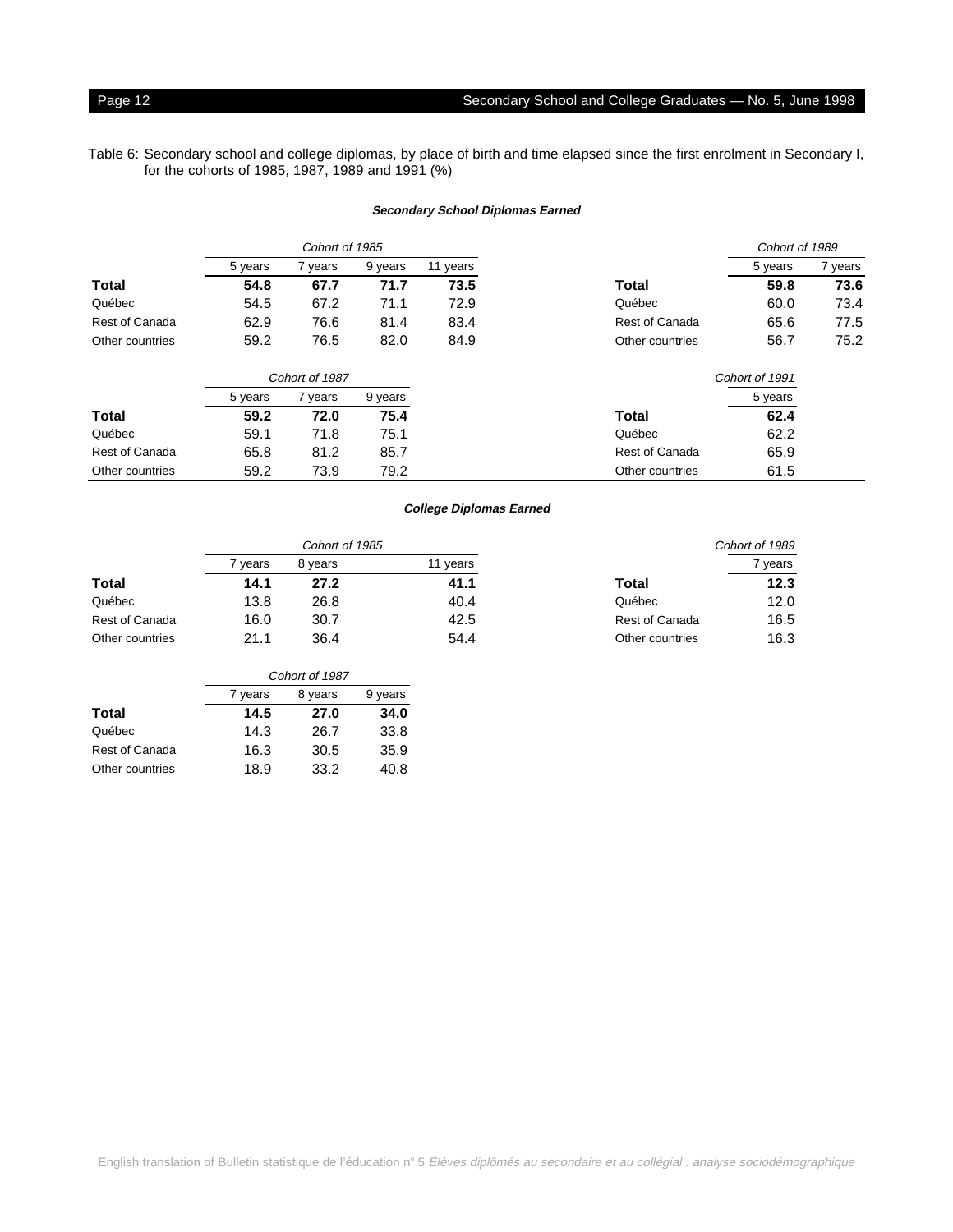## <span id="page-12-0"></span>Page 13 **Secondary School and College Graduates — No. 5, June 1998** Secondary School and College Graduates — No. 5, June 1998

|  | Table 7: Secondary school diplomas earned after 5 years, by place of birth, for the cohort of 1991 (%) |  |  |
|--|--------------------------------------------------------------------------------------------------------|--|--|
|  |                                                                                                        |  |  |

|                          | <b>Secondary School</b><br><b>Diplomas Earned</b> |                             | <b>Secondary School</b><br><b>Diplomas Earned</b> |
|--------------------------|---------------------------------------------------|-----------------------------|---------------------------------------------------|
| Far East                 | 86.1                                              | Indian subcontinent         | 63.6                                              |
| Eastern Europe           | 76.1                                              | QUÉBEC                      | 62.2                                              |
| <b>United States</b>     | 74.2                                              | South America               | 59.1                                              |
| <b>Western Europe</b>    | 71.8                                              | Sub-Saharaan Africa         | 56.1                                              |
| Maghreb                  | 66.7                                              | Southern Europe             | 55.6                                              |
| Rest of Canada           | 65.9                                              | <b>Former USSR</b>          | 53.8                                              |
| Southeast Asia/Indochina | 65.7                                              | Oceania                     | 50.0                                              |
| Near And Middle East     | 64.8                                              | Central America/West Indies | 40.3                                              |

Note: Shaded data indicate cohorts with fewer than 100 students enrolled in Secondary I. Consequently, these data should be interpreted with caution.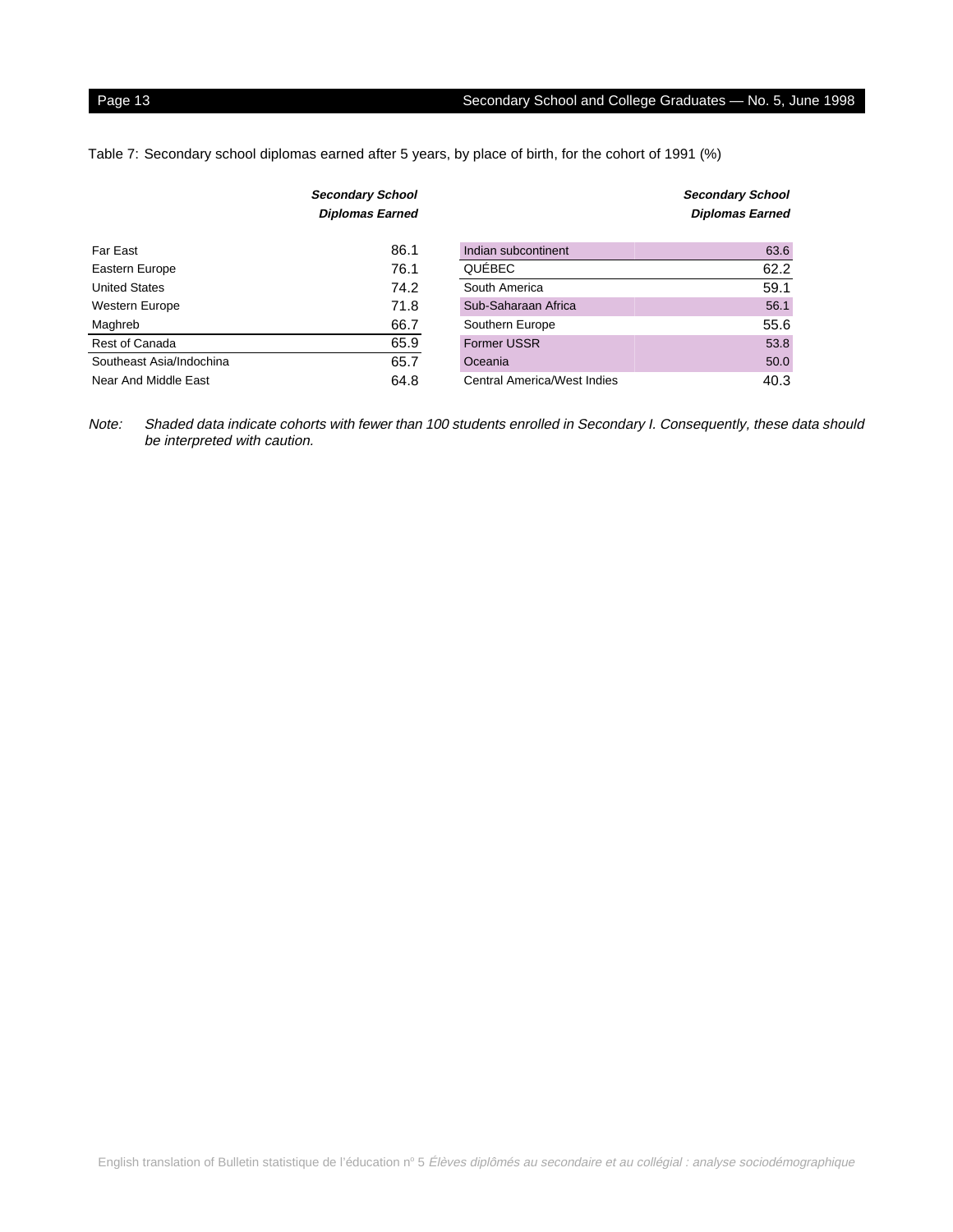#### <span id="page-13-0"></span>Page 14 **Secondary School and College Graduates — No. 5, June 1998**

Table 8: Secondary school and college diplomas, by religion and time elapsed since the first enrolment in Secondary I, for the cohorts of 1985, 1987, 1989 and 1991 (%)

#### **Secondary School Diplomas Earned**

|              | Cohort of 1985 |         |         |          |              | Cohort of 1989 |         |
|--------------|----------------|---------|---------|----------|--------------|----------------|---------|
|              | 5 years        | 7 years | 9 years | 11 years |              | 5 years        | 7 years |
| <b>Total</b> | 54.8           | 67.7    | 71.7    | 73.5     | <b>Total</b> | 59.8           | 73.6    |
| Catholic     | 53.9           | 66.9    | 71.0    | 72.8     | Catholic     | 59.3           | 73.0    |
| Protestant   | 59.1           | 70.9    | 74.3    | 76.1     | Protestant   | 59.1           | 72.8    |
| Other        | 63.9           | 77.3    | 80.2    | 81.7     | Other        | 64.9           | 79.3    |
| None         | 66.5           | 78.1    | 81.3    | 82.3     | None         | 71.2           | 83.5    |
|              | Cohort of 1987 |         |         |          |              | Cohort of 1991 |         |
|              | 5 years        | 7 years | 9 years |          |              | 5 years        |         |
| <b>Total</b> | 59.2           | 72.0    | 75.4    |          | <b>Total</b> | 62.4           |         |
| Catholic     | 58.5           | 71.3    | 74.7    |          | Catholic     | 61.6           |         |
| Protestant   | 59.8           | 73.1    | 76.9    |          | Protestant   | 60.2           |         |
| Other        | 67.7           | 81.1    | 84.3    |          | Other        | 67.9           |         |
| None         | 68.1           | 80.0    | 82.9    |          | None         | 74.1           |         |

|            | Cohort of 1985 |         |          | Cohort of 1989 |       |  |
|------------|----------------|---------|----------|----------------|-------|--|
|            | 7 years        | 8 years | 11 years |                | years |  |
| Total      | 14.1           | 27.2    | 41.1     | Total          | 12.3  |  |
| Catholic   | 13.4           | 26.4    | 40.2     | Catholic       | 11.5  |  |
| Protestant | 13.9           | 27.2    | 37.6     | Protestant     | 10.6  |  |
| Other      | 25.3           | 40.1    | 53.3     | Other          | 21.0  |  |
| None       | 24.1           | 41.4    | 56.6     | None           | 21.0  |  |

| Cohort of 1987 |         |         |  |
|----------------|---------|---------|--|
| 7 years        | 8 years | 9 years |  |
| 14.5           | 27.0    | 34.0    |  |
| 13.8           | 26.2    | 33.2    |  |
| 13.4           | 26.1    | 32.2    |  |
| 23.9           | 39.1    | 45.8    |  |
| 24.3           | 38.8    | 46.8    |  |
|                |         |         |  |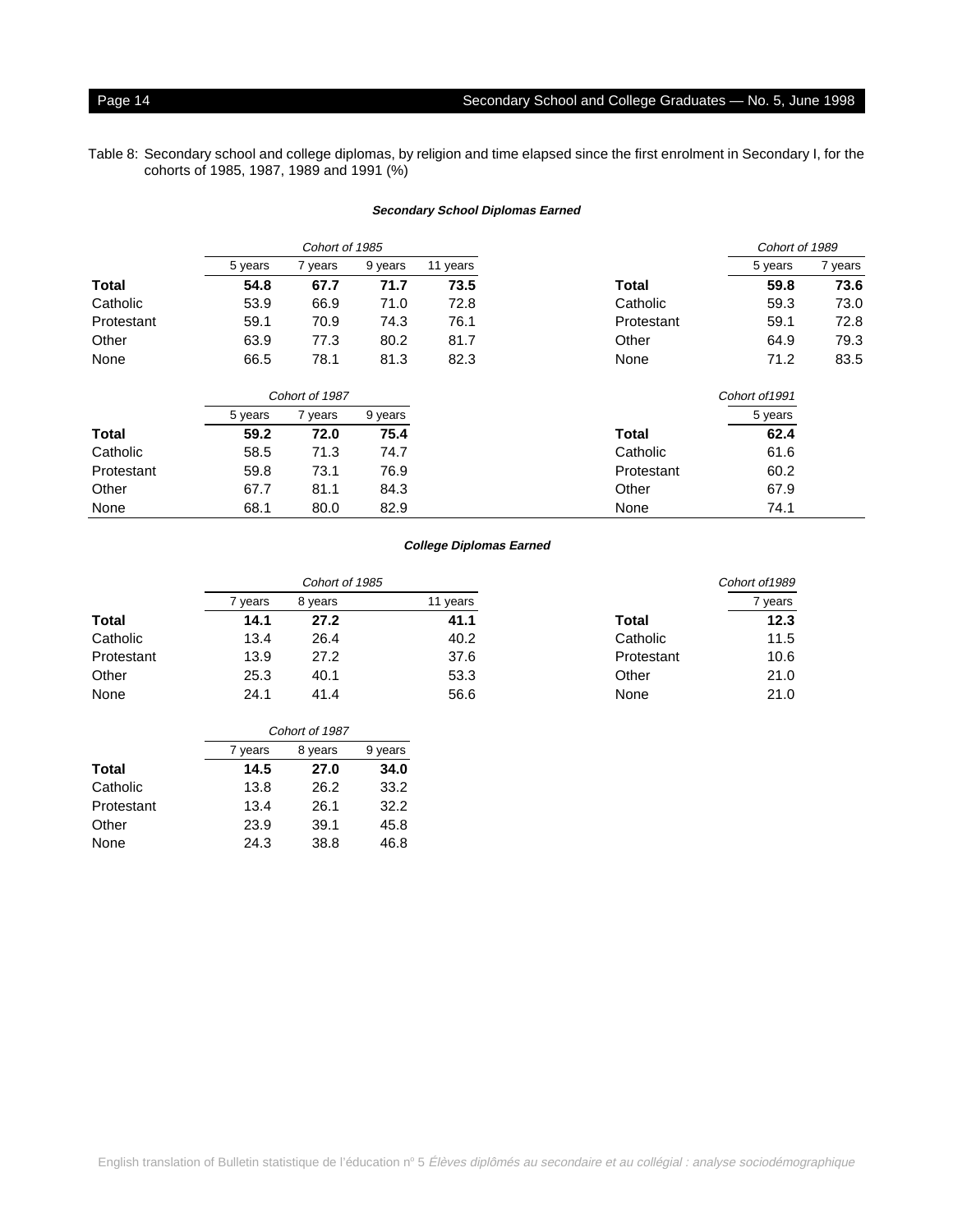#### Page 15 **Secondary School and College Graduates — No. 5, June 1998** Secondary School and College Graduates — No. 5, June 1998

Table 9: Secondary school and college diplomas, by student's age upon starting secondary school and time elapsed since the first enrolment in Secondary I, for the cohorts of 1985, 1987, 1989 and 1991 (%)

#### **Secondary School Diplomas Earned**

|                    |         | Cohort of 1985 |         |          |                    | Cohort of 1989 |         |
|--------------------|---------|----------------|---------|----------|--------------------|----------------|---------|
|                    | 5 years | 7 years        | 9 years | 11 years |                    | 5 years        | 7 years |
| <b>Total</b>       | 54.8    | 67.7           | 71.7    | 73.5     | Total              | 59.8           | 73.6    |
| 12 years and under | 64.9    | 78.5           | 82.4    | 83.9     | 12 years and under | 72.3           | 85.7    |
| 13 years and over  | 17.0    | 27.3           | 31.8    | 34.4     | 13 years and over  | 16.5           | 31.4    |
|                    |         | Cohort of 1987 |         |          |                    | Cohort of 1991 |         |
|                    | 5 years | 7 years        | 9 years |          |                    | 5 years        |         |
| <b>Total</b>       | 59.2    | 72.0           | 75.4    |          | <b>Total</b>       | 62.4           |         |
| 12 years and under | 69.9    | 82.9           | 86.0    |          | 12 years and under | 74.8           |         |
| 13 years and over  | 15.6    | 27.4           | 32.5    |          | 13 years and over  | 20.0           |         |

|                    | Cohort of 1985 |         |           | Cohort of 1989     |         |
|--------------------|----------------|---------|-----------|--------------------|---------|
|                    | vears          | 8 vears | l 1 years |                    | 7 years |
| Total              | 14.1           | 27.2    | 41.1      | Total              | 12.3    |
| 12 years and under | 17.4           | 33.3    | 49.6      | 12 years and under | 15.3    |
| 13 years and over  | 1.8            | 4.5     | 8.7       | 13 years and over  | 1.5     |

|                    |         | Cohort of 1987 |         |
|--------------------|---------|----------------|---------|
|                    | 7 years | 8 years        | 9 years |
| Total              | 14.5    | 27.0           | 34.0    |
| 12 years and under | 17.6    | 32.7           | 41.0    |
| 13 years and over  | 1.7     | 4.0            | 5.7     |